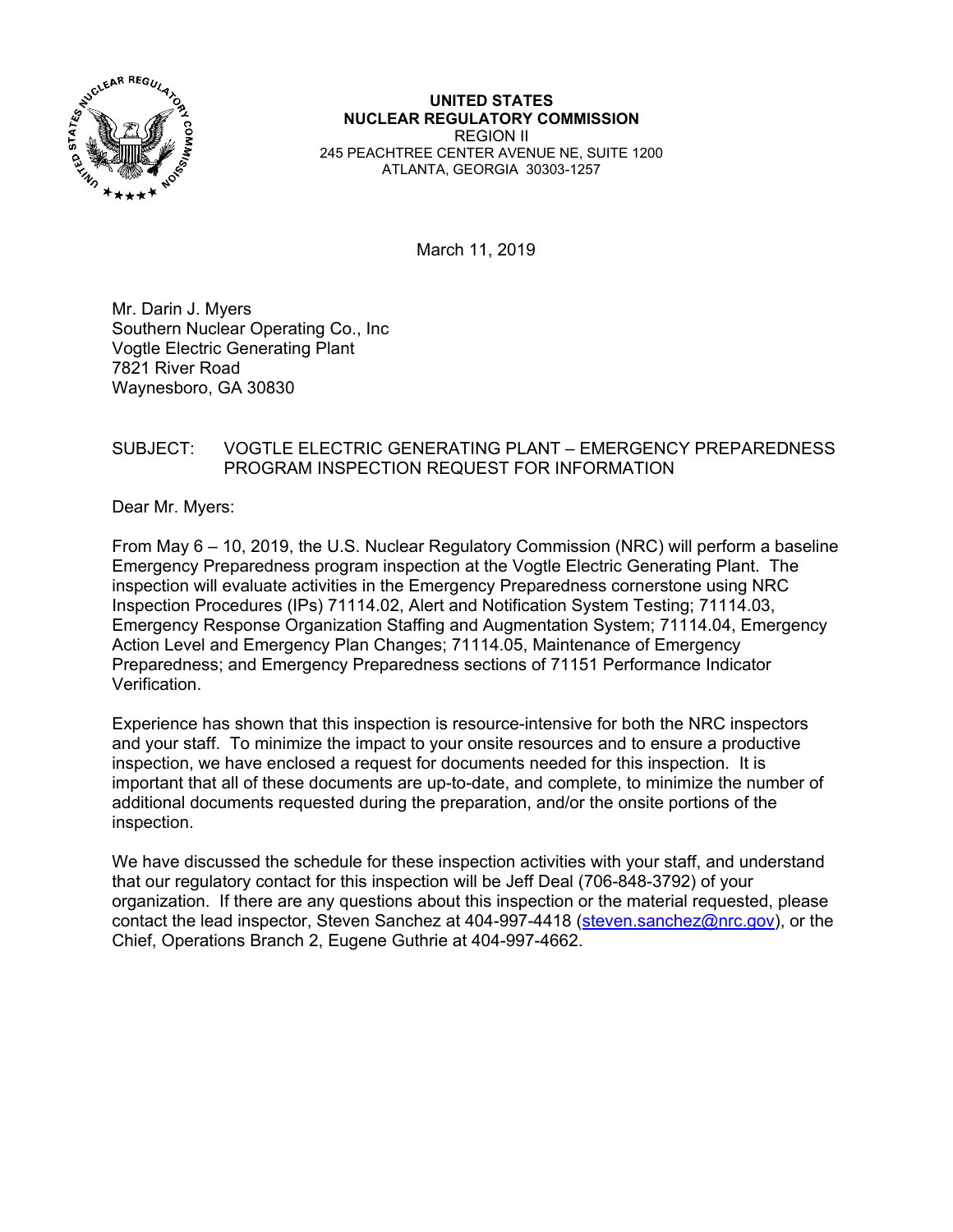This letter and its enclosure will be made available for public inspection and copying at https://www.nrc.gov/reading-rm/adams.html and at the NRC Public Document Room in accordance with 10 CFR 2.390, "Public Inspections, Exemptions, and Requests for Withholding."

Sincerely,

# */RA/*

 Eugene F. Guthrie, Chief Operations Branch 2 Division of Reactor Safety

Docket Nos.: 50-424 and 50-425 License Nos.: NPF-68 and NPF-81

Enclosure: Document Request List

cc: Distribution via Listserv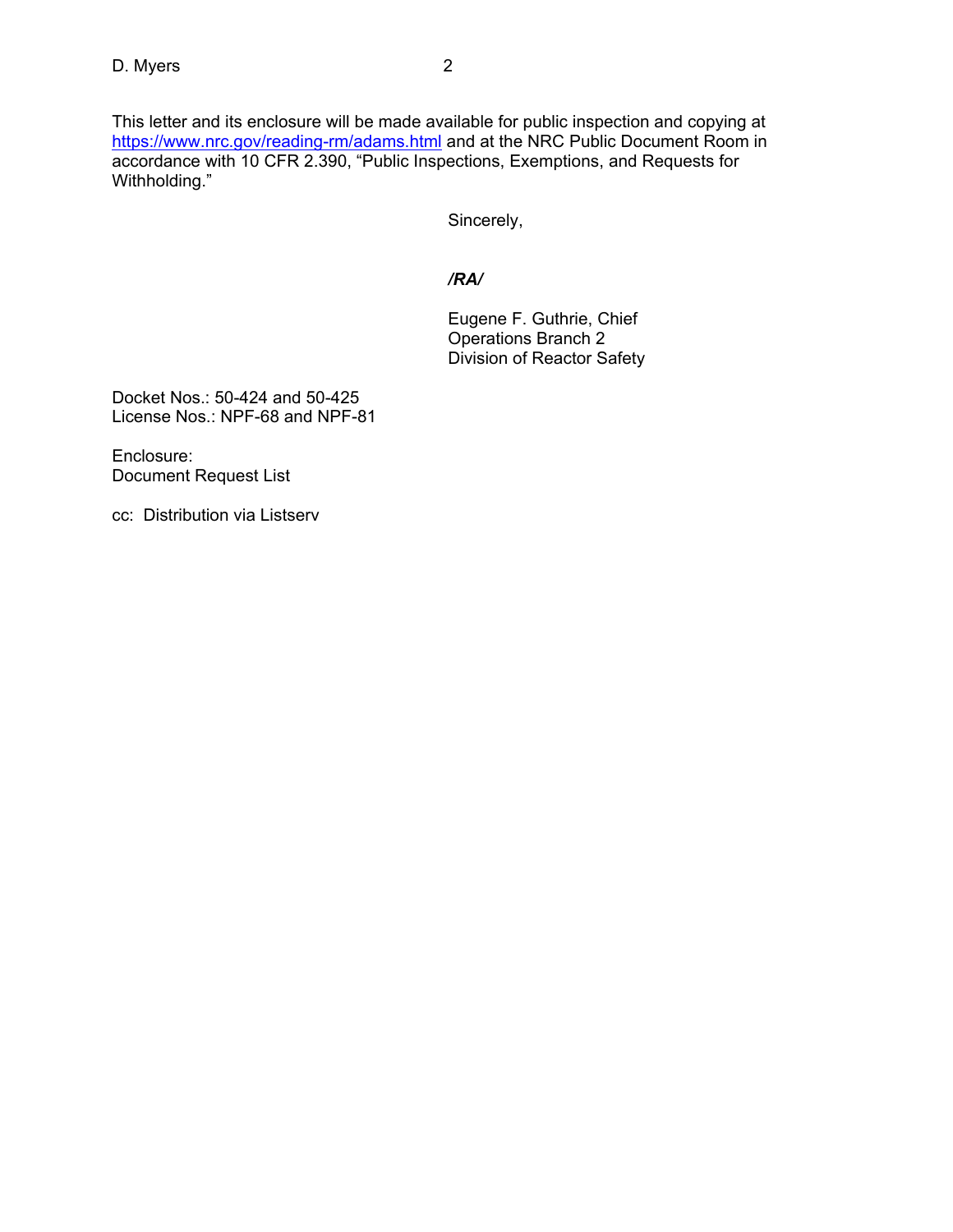### SUBJECT: VOGTLE ELECTRIC GENERATING PLANT – EMERGENCY PREPAREDNESS PROGRAM INSPECTION REQUEST FOR INFORMATION dated March 11, 2019

### **DISTRIBUTION:**

S. Sanchez, RII, DRS J. Walker, RII, DRS E. Guthrie, RII, DRS A. Blamey, RII, DRP N. Staples, RII, SR PE D. Mas-Peneranda, RII, PE M. Endress, RII, SRI C. Safouri, RII, RI **RIDSNRRDIRS** Public

\*See previous page for concurrence

 $\boxtimes$  PUBLICLY AVAILABLE  $\Box$  NON-PUBLICLY AVAILABLE  $\Box$  SENSITIVE  $\boxtimes$  NON-SENSITIVE

ADAMS:  $\boxtimes$  Yes ACCESSION NUMBER: **ML19070A263**  $\boxtimes$  SUNSI REVIEW COMPLETE  $\boxtimes$  FORM 665 ATTACHED

| <b>OFFICE</b>      | RII:DRS/OB2      | RII:DRS/OB2 | RII:DRS/OB2      |  |  |
|--------------------|------------------|-------------|------------------|--|--|
| <b>SIGNATURE</b>   | JSW3             | <b>SPS</b>  | GXG              |  |  |
| <b>NAME</b>        | J. Walker        | S. Sanchez  | E. Guthrie       |  |  |
| <b>DATE</b>        | 3/5/2019         | $3/7$ /2019 | 3/11/2019        |  |  |
| <b>E-MAIL COPY</b> | NO<br><b>YES</b> | YES<br>NO   | <b>YES</b><br>NO |  |  |

OFFICIAL RECORD COPY \*\*\*\*DOCUMENT NAME: G:\DRSII\OBII\EMERGENCY PREPAREDNESS\RFIS\2019\VOGTLE 2019 PROGRAM INSPECTION RFI.DOCX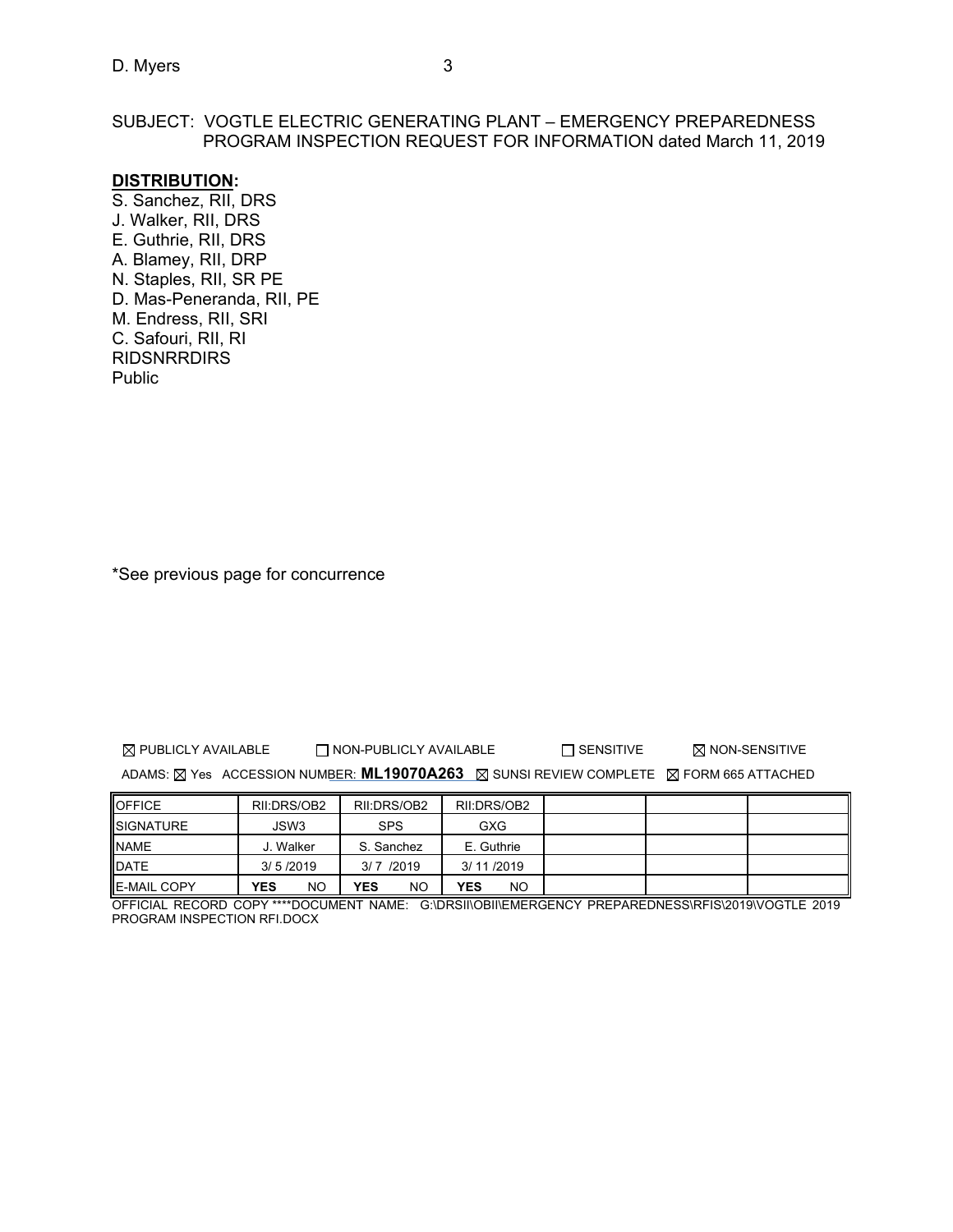### **Document Request List**

| <b>Inspection Dates:</b>     |                      | May $6 - 10$ , 2019                                                                                                 |  |  |
|------------------------------|----------------------|---------------------------------------------------------------------------------------------------------------------|--|--|
| Inspection Procedures (IPs): | 71114.02<br>71114.03 | Alert and Notification System Testing<br><b>Emergency Response Organization Staffing</b><br>and Augmentation System |  |  |
|                              | 71114.04             | <b>Emergency Action Level and Emergency</b><br><b>Plan Changes</b>                                                  |  |  |
|                              | 71114.05<br>71151    | Maintenance of Emergency Preparedness<br>Performance Indicator Verification                                         |  |  |

**Note:** This is a list of the documents to be provided to the inspectors. The current version of these documents is expected unless specified otherwise. About 3 weeks prior to the inspection, provide, as a minimum, an electronic version of the Emergency Plan (E-Plan), 10 CFR 50.54(q) evaluation/screening packages of changed Emergency Action Level (EAL), E-Plan, and EP implementing procedures, and Corrective Action Program (CAP) entries relating to EP, for the 2-year inspection period (including those written by Corporate). The preferred file format is Word or searchable ".pdf" files on CDROM or CERTREC. *[Note that the inspectors cannot accept data provided on USB or "flash" drives due to NRC IT security policies.]* Please organize the information as it is arranged below (e.g., a folder labeled "Miscellaneous"). It is not the intent that large or burdensome data be scanned for this purpose (e.g., Performance Indicator documents). This data will be inspected using original documentation. Material can be provided prior to the inspection to the NRC Region II Office (ATTN: Steven Sanchez), 245 Peachtree Center Avenue, NE, Suite 1200, Atlanta, GA 30303-1257. If there are questions regarding the documents requested, please do not hesitate to contact the lead inspector.

#### **71114.02 Alert and Notification System Evaluation**

- Federal Emergency Management Agency (FEMA) approved Alert and Notification System (ANS) report and any current associated correspondence
- □ ANS testing procedure
- ANS equipment technical manual
- ANS equipment testing results (raw data) for the 2-year inspection period
- ANS equipment maintenance records for the 2-year inspection period
- Changes to the ANS system, implementing procedures, testing procedures, and the maintenance program including any supporting FEMA approval letters for the past 2 years
- Information provided to the public inside the 10-mile plume exposure pathway
- $\Box$  CAP entries related to the ANS for the 2-year inspection period (including those written by Corporate)

### **71114.03 Emergency Response Organization Staffing and Augmentation System**

- Current Emergency Response Organization (ERO) roster
- ERO Duty Roster in-effect during the week of the inspection (can be provided upon arrival)
- ERO and augmentation implementing procedures and changes made over the past 2 years
- NUREG 0654 Table B1 site equivalent and On-shift Staffing Analysis
- **ERO** training program procedure
- Emergency Preparedness (EP) staff training program and qualification records
- □ ERO augmentation testing results for the 2-year inspection period
- CAP entries related to ERO staffing and augmentation for the 2-year inspection period (including those written by Corporate)